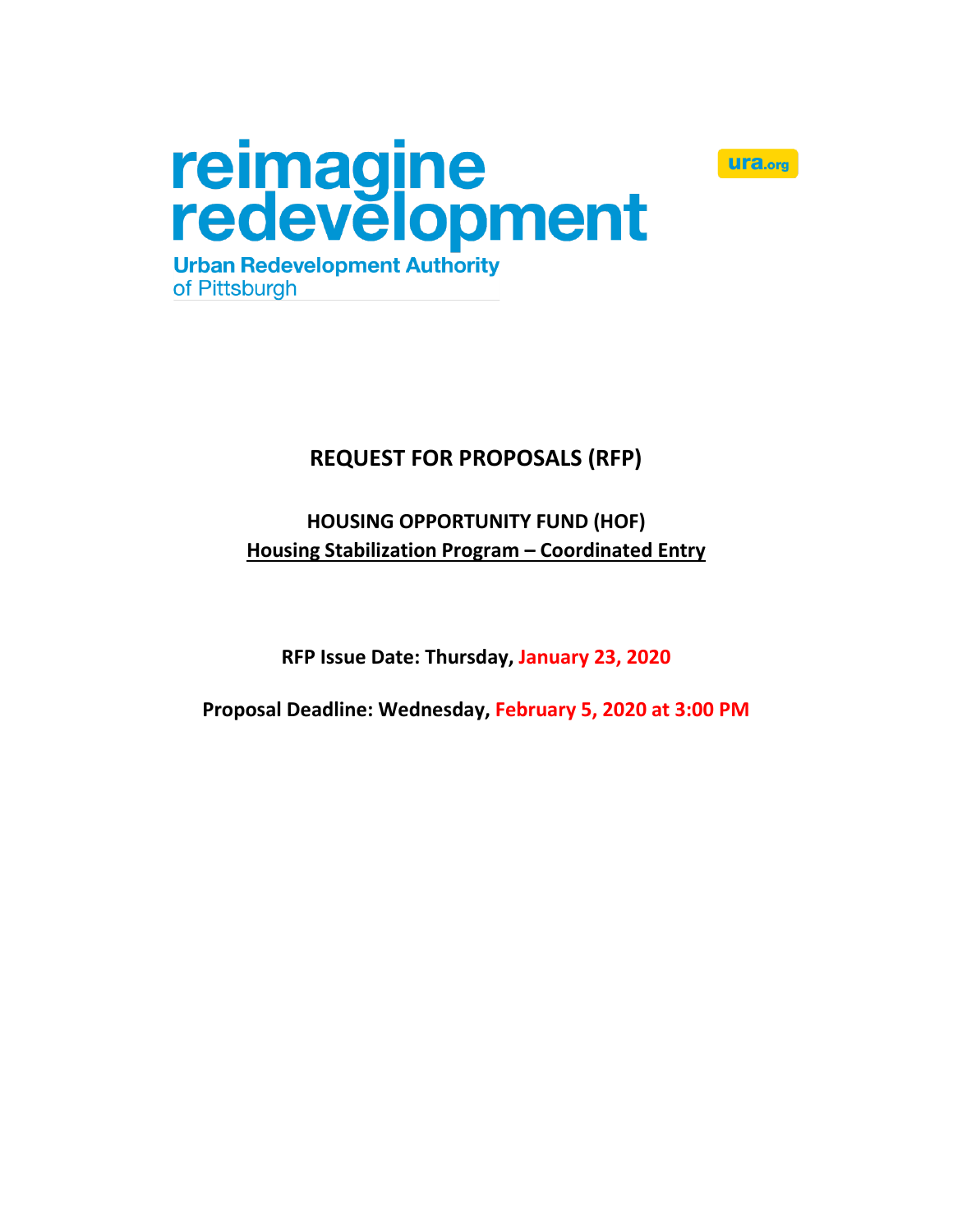#### **I. INTRODUCTION**

### **Goal of the RFP**

The Urban Redevelopment Authority of Pittsburgh's (URA) Housing Opportunity Fund (HOF) requests proposals from organizations who have the capacity to provide a coordinated entry system for the HOF Housing Stabilization Program (HSP). The coordinated entry system will connect City of Pittsburgh residents to resources, and provide referral services to consumers inquiring about rent, utilities, and/or legal needs.

The purpose of the HOF Housing Stabilization Program's coordinated entry system is to have a centralized point of entry where an applicant can be streamlined to the appropriate HSP Service Provider for a referral, help eliminate duplicates in the system, and to increase efficiency for services. This will be in tandem with the 2018 and 2019 Allocation Years for the Housing Stabilization Program (HSP).

#### **II. HOF BACKGROUND**

The HOF is a housing trust fund that has been established in the City of Pittsburgh (City) to support the development and preservation of affordable and accessible housing within the City's boundaries. The City is committing \$10 million per year for the next 12 years to fund HOF programs and initiatives. The HOF programmatic areas for 2018 and 2019 include: Rental Gap Program, For-Sale Development Program, Down Payment and Closing Cost Assistance Program, Homeowner Assistance Program, Housing Stabilization Program, and Demonstration Dollars. HOF is overseen by the HOF Advisory Board, URA Board of Directors, and City Council.

For the 2018 fiscal year, \$750,000 has been allocated for the HOF HSP, and for the 2019 fiscal year, \$800,000 has been allocated for the HOF HSP.

#### **Definitions**

For the purposes of this RFP, the following terms shall mean:

- URA refers to Urban Redevelopment Authority of Pittsburgh
- HOF refers to Housing Opportunity Fund
- HSP refers to Housing Stabilization Program
- Recipients refers to HSP household fund recipients
- Coordinated Entry Providers refers to organizations who have the capacity to streamline services
- City refers to City of Pittsburgh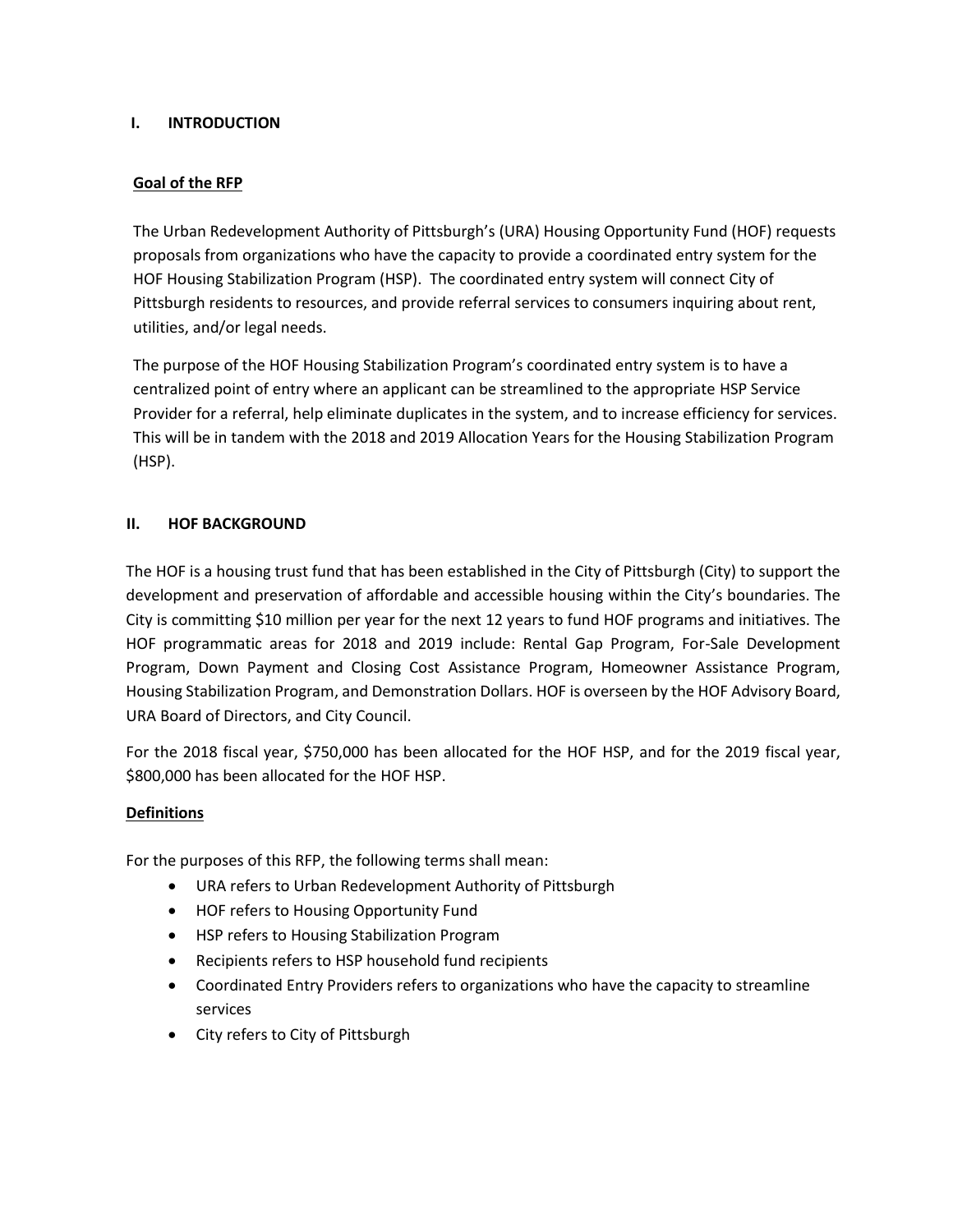#### III. **PROGRAM OBJECTIVES**

The main objective of the HOF HSP is to provide one-time or short-term funding to individuals and families who are struggling with housing expenses including rent and/or utilities. The maximum support a recipient (household) may receive is \$3,000 including legal services and/or administrative services; assistance will not extend beyond four (4) months. Attached are the HOF HSP Program Guidelines. Exact funding limits are to be set in each allocation years' RFP. For the 2018 allocation year, the maximum amount will be \$3,000 with an estimated average amount of assistance per household at \$1,500.

The HOF HSP is designed to assist participants to stabilize their current housing, facilitate access to appropriate housing and prevent homelessness. The program will also allow for legal eviction prevention services including legal consultation and representation for eviction defense and/or related supportive services. A recipient/household may only participate in the HSP one (1) time during a five (5) year period.

Full HOF HSP Program Guidelines are attached to this RFP (**[EXHIBIT A](https://www.ura.org/media/W1siZiIsIjIwMTkvMDEvMTgvOWc0NmNrMWZzZ19FeGhpYml0X0FfSFNQX1Byb2dyYW1fR3VpZGVsaW5lcy5wZGYiXV0/Exhibit%20A%20-%20HSP%20Program%20Guidelines.pdf)**).

#### **IV. RFP OBJECTIVES**

The purpose of this RFP is to solicit Coordinated Entry Providers to serve as the point of entry for the HOF HSP. The URA will enter into contracts with the Coordinated Entry Providers and reimburse them for costs incurred on a to-be-determined basis. Coordinated Entry Providers must request payments on the proper URA form(s), duly signed and approved by the Coordinated Entry Provider, for a specified dollar amount.

Coordinated Entry Providers may expect to be reimbursed within 2-4 weeks upon submission of appropriate URA forms, but this may take up to 60 days.

#### **Coordinated Entry Provider Responsibilities**

- a. Determine recipient eligibility (both income and circumstances)
- b. Ensure timely customer service/referrals
- c. Submit reimbursement forms to URA for payments regarding call volume, not more than monthly
- d. Provide monitoring reports to URA on a quarterly basis

## **V. ELIGIBILITY REQUIREMENTS**

Households receiving assistance under HOF HSP must meet the requirements below:

#### **a. Recipient Requirements:**

i. Each household must reside in the City.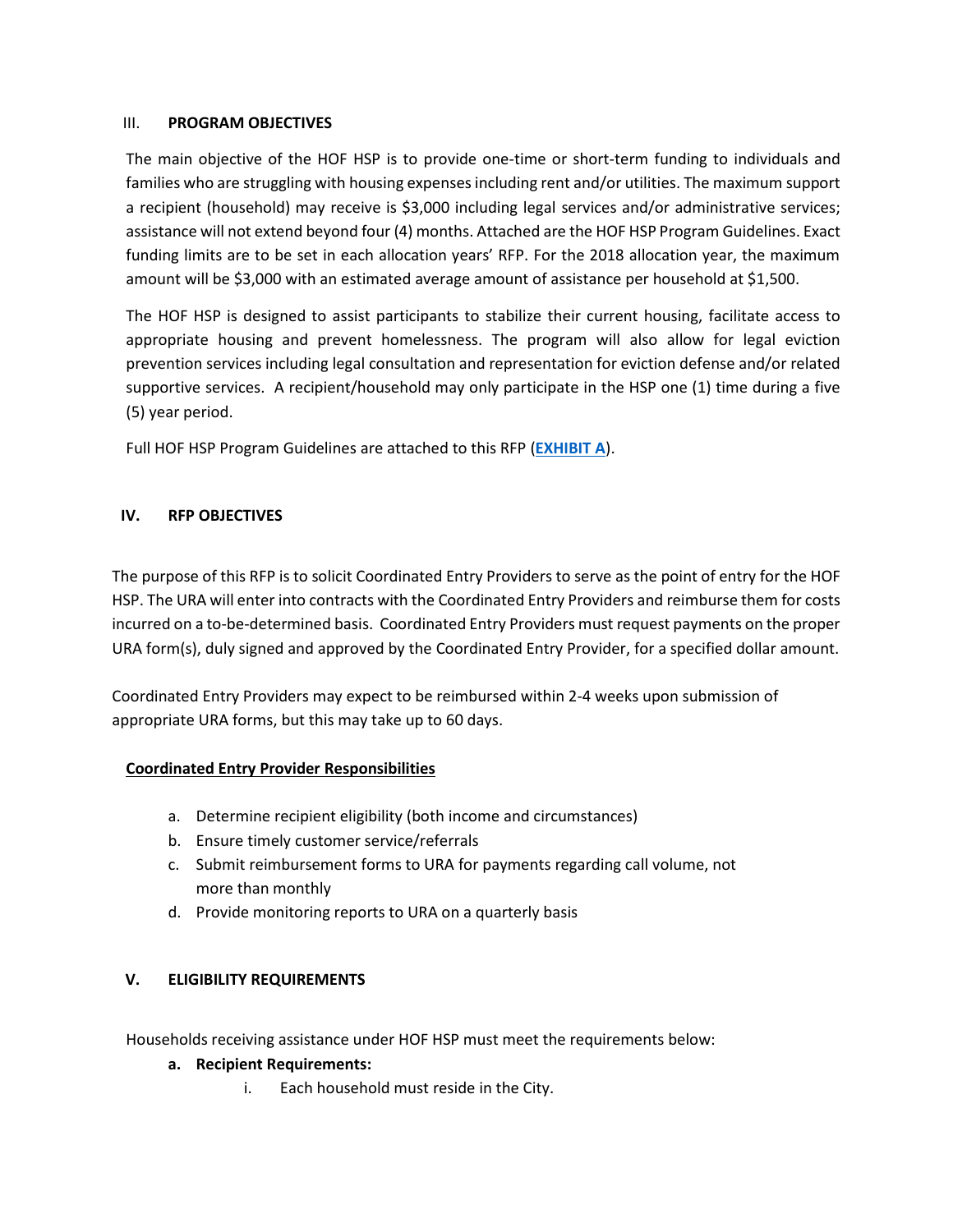- ii. The annual gross household income of each recipient must be at or below 30% or 50% of the Pittsburgh Area Median Income (AMI) with adjustments made for family size (Refer to **[EXHIBIT](https://www.ura.org/media/W1siZiIsIjIwMjAvMDEvMjMvNW5lM29iYnoyZl9FeGhpYml0X0JfMjAxOV9QaXR0c2J1cmdoX0FyZWFfTWVkaWFuX0luY29tZV9MaW1pdHMuSlBHIl1d/Exhibit%20B%20-%202019%20Pittsburgh%20Area%20Median%20Income%20Limits.JPG) B** for AMI Chart). The income limit will be specified and set in the funding award.
- iii. Determination of the recipient's annual income shall be based on current income projected from the date of application. Annual income should be based on the gross income from all sources before taxes or withholding from all household members who are not minors or full-time students. The most recent federal income tax form will also be required to verify the applicant's income history.
- iv. Each household must demonstrate that it is in a housing crisis which can be successfully addressed through one-time or short-term assistance to stabilize the household's circumstances.
- v. If the Coordinated Entry Provider determines that the recipient/household is able to pay up to 30% of their monthly income towards their rent and utility expenses while they are being serviced by the program, the recipient must do so to be eligible for program funds.

## **b. Property Requirements:**

Residences that will house the recipient households must meet the following requirements:

- i. Each property must be a permanent structure used primarily for year-round residential use.
- ii. Eligible properties must be located inside the City.
- iii. Eligible properties must pass a Housing Habitability Standards inspection conducted by the URA.
- iv. Eligible properties must have no outstanding City, School District, and County real estate tax obligations and/or the owner must be on a payment plan.

# **c. Required and Eligible Uses of Funding for Recipients (Households):**

- i. Housing Stabilization Program Service Providers will specify in their applications which of the following two (2) types of funding support they will administer: One-Time Funding Support and/or On-Going Funding Support (not to exceed four (4) months).
- ii. One-Time Funding Support may include the following:
	- a) Move-in assistance which may include:
		- First month's rent
		- Last month's rent
		- Security deposit
		- Utility deposits
	- b) Utilities in arrears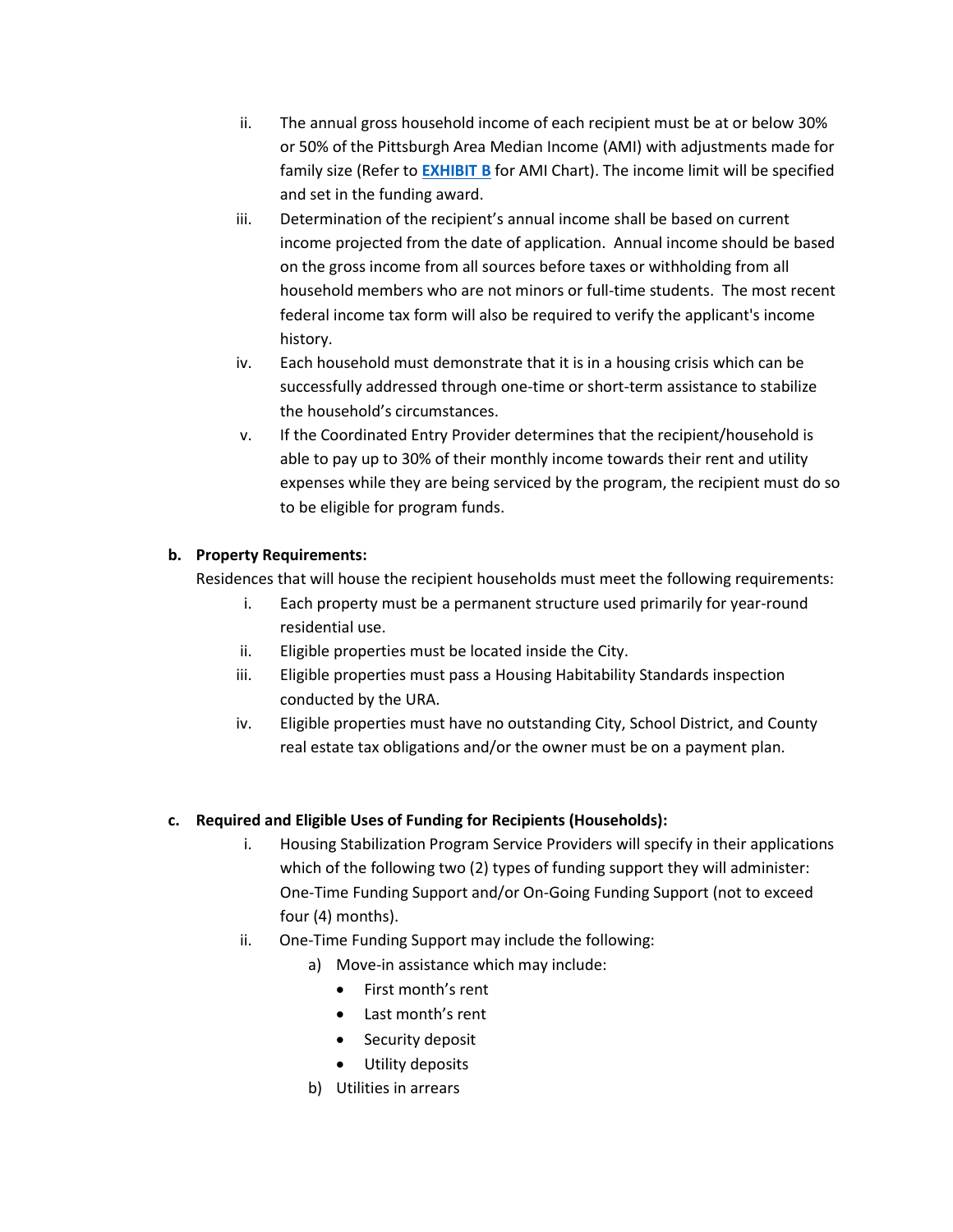- c) Rent in arrears
- iii. On-Going Funding Support may include the following:
	- a) Rent subsidy, not to exceed four (4) months
	- b) Legal services throughout the eviction process
- iv. All funding will be provided as a grant.
- v. All payments will be made by the Housing Stabilization Program Service Providers via dual check to recipient and recipient's creditor. The URA will reimburse the Housing Stabilization Program Service Providers, or if necessary, provide dual checks to the Housing Stabilization Program Service Providers and the recipient's landlord/creditor.

#### **VI. FUNDING TERMS, LIMITS, and OTHER RESTRICTIONS**

#### **Funding Type**

Funding to social service providers and/or law clinics to administer the HSP and/or provide legal consultation to households facing eviction.

#### **VII. PROPOSAL DEADLINES and OTHER REQUIREMENTS**

#### **Important Bid Notification Announcement**

Please note that the URA is using Public Purchase as its bid notification and RFP Question and Answer (Q&A) platform. In addition to following the Submission Requirements, respondents must also register at:<https://www.publicpurchase.com/gems/register/vendor/register> in order to submit questions for response. See **Addendum A** – Instructions for Registering on Public Purchase.

#### **RFP Anticipated Timeframe\***

| <b>RFP Issue Date</b>             | Thursday, January 23, 2020                      |
|-----------------------------------|-------------------------------------------------|
| <b>Proposal Deadline</b>          | Wednesday, February 5, 2020 by 3:00 PM EST      |
| <b>Proposal Evaluation Period</b> | Thursday, February 5, 2020 to February 13, 2020 |

#### **\*Dates subject to change**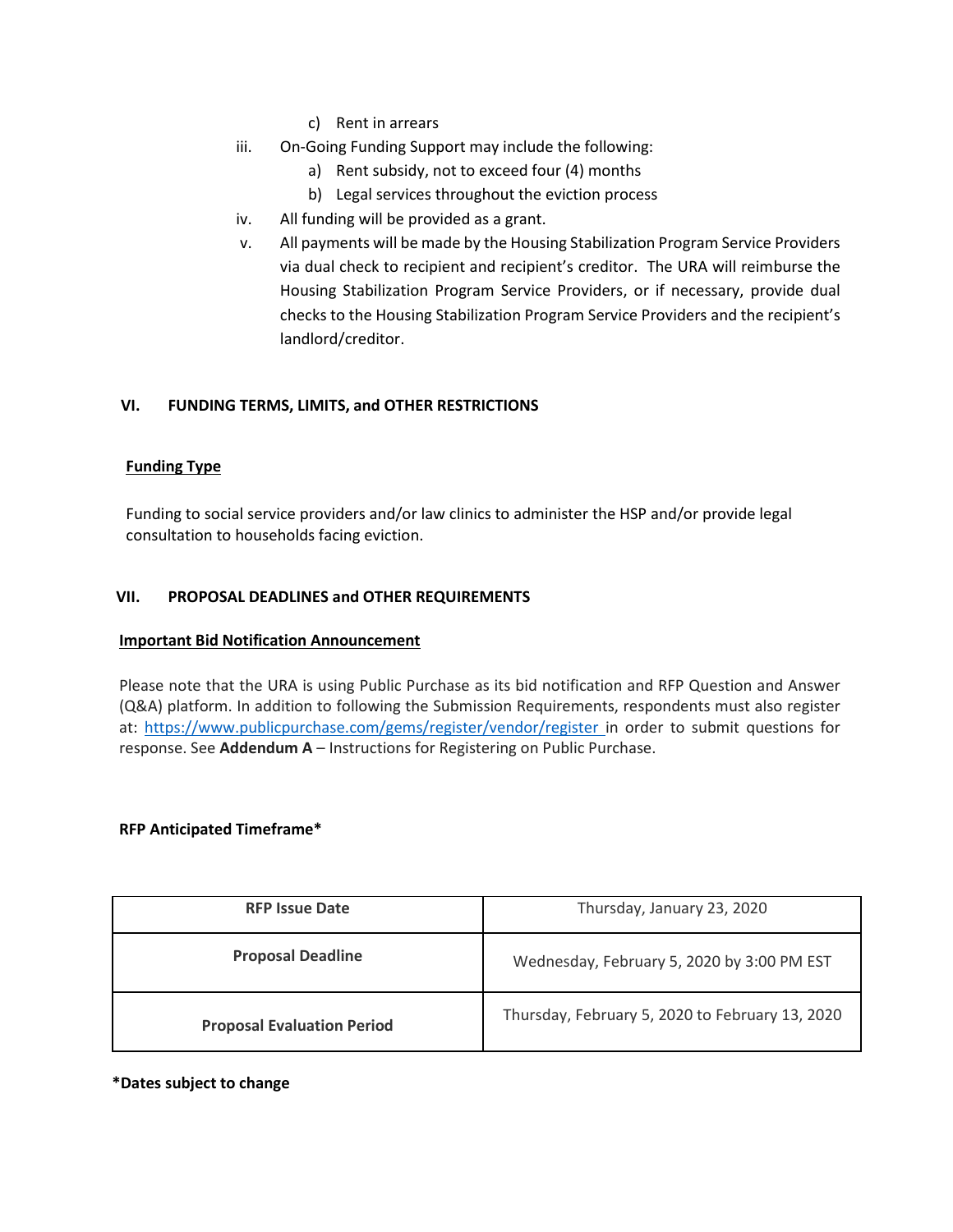#### **Questions and Answers**

All inquiries should be submitted on this RFP's posting on Public Purchase

### **Minority and Women-Owned Business Enterprise Participation (MWBE)**

The URA has a long history of diversity and inclusion within all its programs and activities. The URA encourages the full participation of minority and women organizations and professionals in this effort. The URA will require that all Coordinated Entry Providers demonstrate a good faith effort to obtain MWBE participation in work performed in connection with this program.

In the form of a narrative state as succinctly as possible your organization's efforts to promote opportunities for MWBE professionals in your organization. MWBE participation can be satisfied by:

- a. Employment levels of minorities and/or women in the organization;
- b. Staffing of minorities and/or women on URA work;
- c. Use of minority or women-owned businesses as vendors for legal, printing, office supplies, travel, etc.; and
- d. Subcontracting with organizations owned and controlled by minorities and/or women. If this is to be done, that fact, and the name of the proposed subcontracting organizations, must be clearly identified in the submission. Following the award of a contract, no additional subcontracting will be allowed without the express prior written consent of the URA.

Any questions about MWBE standards should be directed t[o mwbe@ura.org.](mailto:mwbe@ura.org)

## **Additional Information**

Additional information regarding the URA may be found on the URA's website at [www.ura.org.](http://www.ura.org/)

#### **VIII. SUBMISSION REQUIREMENTS**

All application submissions are to include a completed HOF HSP Administrator Application Narrative (**[EXHIBIT](https://www.ura.org/media/W1siZiIsIjIwMjAvMDEvMjMvM2xrbXZnOTBvZl9FeGhpYml0X0NfSFNQX0FwcGxpY2F0aW9uX05hcnJhdGl2ZV9GaWxsYWJsZV8xLnBkZiJdXQ/Exhibit%20C%20-%20HSP%20Application%20Narrative_Fillable_1.pdf) C**) and all attachments listed in the Attachments Checklist (**[EXHIBIT](https://www.ura.org/media/W1siZiIsIjIwMTkvMDEvMTgveDhlaGZrYmsyX0V4aGliaXRfRF9BdHRhY2htZW50c19DaGVja2xpc3QucGRmIl1d/Exhibit%20D%20-%20Attachments%20Checklist.pdf) D**).

The Application Narrative is comprised of the following sections:

- i. Eligibility Checklist
- ii. Organization Information
- iii. Organizational Experience
- iv. Readiness to Proceed
- v. Financial Capacity
- vi. Approach to Providing Social Services and Financial Planning
- vii. Additional Information (Optional)

All sections of the Application Narrative must be completed to the best of the applicant's ability to be considered a complete application.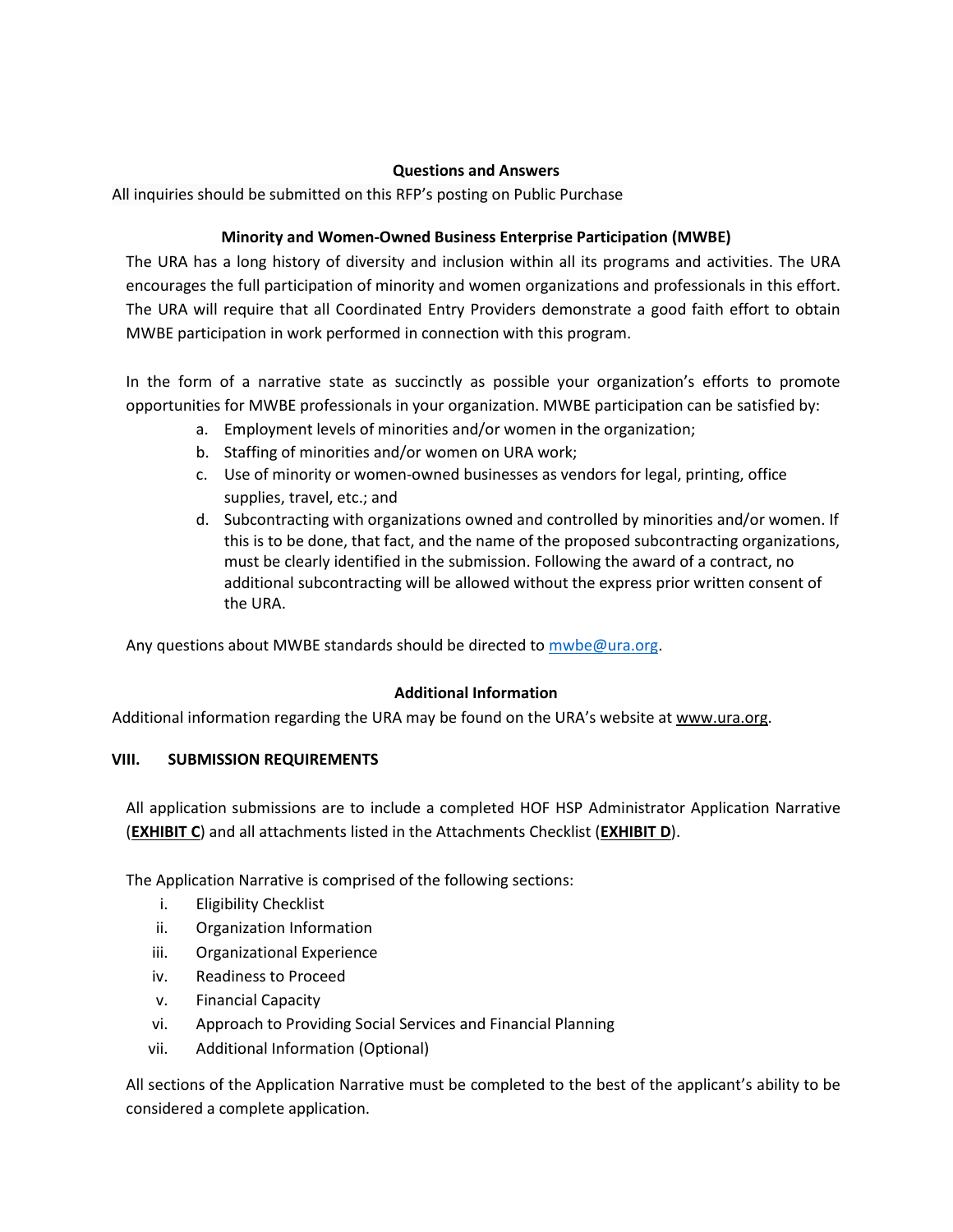In addition, a separate MWBE narrative must be submitted with the application.

#### **All submissions must be electronically submitted to [hof@ura.org](mailto:hof@ura.org)**

#### IX. **SELECTION CRITERIA & REVIEW PROCESS**

Fully completed applications will be evaluated in accordance to the Scoring Criteria for the HOF HSP (**[EXHIBIT E](https://www.ura.org/media/W1siZiIsIjIwMjAvMDEvMjMvM2ExZTdzMWN6NF9FeGhpYml0X0VfSFNQX0Nvb3JkaW5hdGVkX0VudHJ5X1Njb3JpbmdfQ3JpdGVyaWEueGxzeCJdXQ/Exhibit%20E%20-%20HSP%20Coordinated%20Entry%20Scoring%20Criteria.xlsx)**) after which URA staff will present the application for funding to the HOF Advisory Board.

#### **a. Applications will be evaluated using the criteria below:**

- i. Feasibility Criteria
	- a) Readiness to Proceed
	- b) Organizational Experience
	- c) Approach to Providing Social Services

#### **b. Preference will be given to Coordinated Entry Providers who:**

i. Provides service citywide

#### **c. Application Review**

After the February 5, 2020 proposal deadline, all proposals for Coordinated Entry Providers will be evaluated by HOF staff, upon which a recommendation for HOF Housing Stabilization Coordinated Entry Providers will be presented to the HOF Advisory Board.

Upon Advisory Board approval, the selected Coordinated Entry Provider will then be recommended to the HOF Governing Board for approval.

HOF Housing Stabilization funds are not guaranteed to any proposer, regardless of the Proposal Scoring Criteria score, and are subject to availability.

#### **d. Guidelines**

The HOF Governing Board may approve and disapprove awards to the Coordinated Entry Provider in accordance with the HOF HSP Guidelines (**[EXHIBIT A](https://www.ura.org/media/W1siZiIsIjIwMTkvMDEvMTgvOWc0NmNrMWZzZ19FeGhpYml0X0FfSFNQX1Byb2dyYW1fR3VpZGVsaW5lcy5wZGYiXV0/Exhibit%20A%20-%20HSP%20Program%20Guidelines.pdf)**) and this RFP.

#### **e. Deadlines**

The Coordinated Entry Provider must meet URA deadlines for submission of documents at each stage of the proposal process. Failure to meet the deadlines may result in the cancellation of the proposal and/or Coordinated Entry Provider's loss of a priority position for Housing Stabilization funding.

#### **f. Written Commitment Letter**

Approval shall be evidenced by a written commitment to the Coordinated Entry Provider.

#### **g. Withdrawal of Application**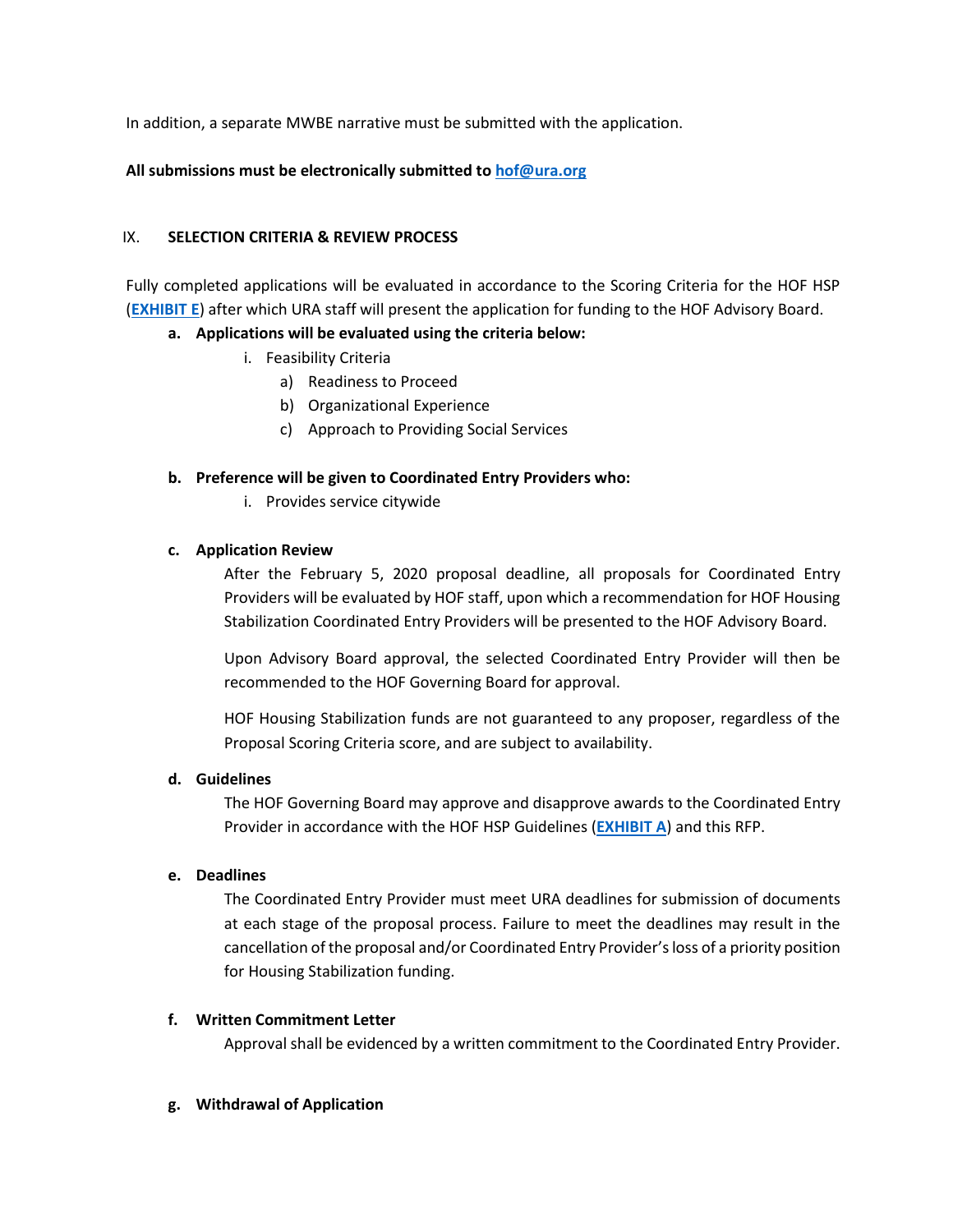Respondents may withdraw their Housing Stabilization proposal at any time before final approval by giving written notice to the URA. The respondent shall bear any costs incurred for items related to their response.

#### **X. LEGAL INFORMATION**

The URA reserves the right to verify the accuracy of all information submitted. The URA shall be the sole judge as to which respondent(s) meet the selection criteria. The URA reserves the right, in its sole discretion, to reject any or all responses received, and to waive any submission requirements contained within this RFP.

By responding to this RFP, proposers acknowledge that the URA has no liability to any individual or entity related to this RFP or any proposal and/or the URA's use or nonuse of any such proposal.

#### **APPEALS COMMITTEE**

The URA will establish an Appeals Committee whose purpose is to review HOF HSP Program Guideline(s) waiver requests. The Appeals Committee will recommend approval or disapproval of the request to the Director of the HOF. The Director of the HOF can choose to accept or reject the recommendation of the Appeals Committee.

#### **CERTIFICATIONS**

In accordance with 24 CFR Part 8, the Authority certifies its compliance with the provisions of Section 504 of the Rehabilitation Act of 1973, as amended on June 2, 1988.

#### **NON-DISCRIMINATION CERTIFICATION**

The URA abides by all applicable laws and regulations regarding nondiscrimination and refrains from discriminating on the basis of age, race, color, religious creed, ancestry, national origin, sex, sexual orientation, gender identity, gender expression, political or union affiliation, and/or disability. No person shall be excluded from participation in, be denied the benefits of, or otherwise be subjected to discrimination solely on the basis of any of the above factors under the loan and grant programs operated by the URA.

# **LIST OF EXHIBITS**

EXHIBIT A – [HOF HSP Program Guidelines](https://www.ura.org/media/W1siZiIsIjIwMTkvMDEvMTgvOWc0NmNrMWZzZ19FeGhpYml0X0FfSFNQX1Byb2dyYW1fR3VpZGVsaW5lcy5wZGYiXV0/Exhibit%20A%20-%20HSP%20Program%20Guidelines.pdf)

EXHIBIT B - 2019 [Area Median Income Chart](https://www.ura.org/media/W1siZiIsIjIwMjAvMDEvMjMvNW5lM29iYnoyZl9FeGhpYml0X0JfMjAxOV9QaXR0c2J1cmdoX0FyZWFfTWVkaWFuX0luY29tZV9MaW1pdHMuSlBHIl1d/Exhibit%20B%20-%202019%20Pittsburgh%20Area%20Median%20Income%20Limits.JPG)

EXHIBIT C – [Application Narrative](https://www.ura.org/media/W1siZiIsIjIwMjAvMDEvMjMvM2xrbXZnOTBvZl9FeGhpYml0X0NfSFNQX0FwcGxpY2F0aW9uX05hcnJhdGl2ZV9GaWxsYWJsZV8xLnBkZiJdXQ/Exhibit%20C%20-%20HSP%20Application%20Narrative_Fillable_1.pdf)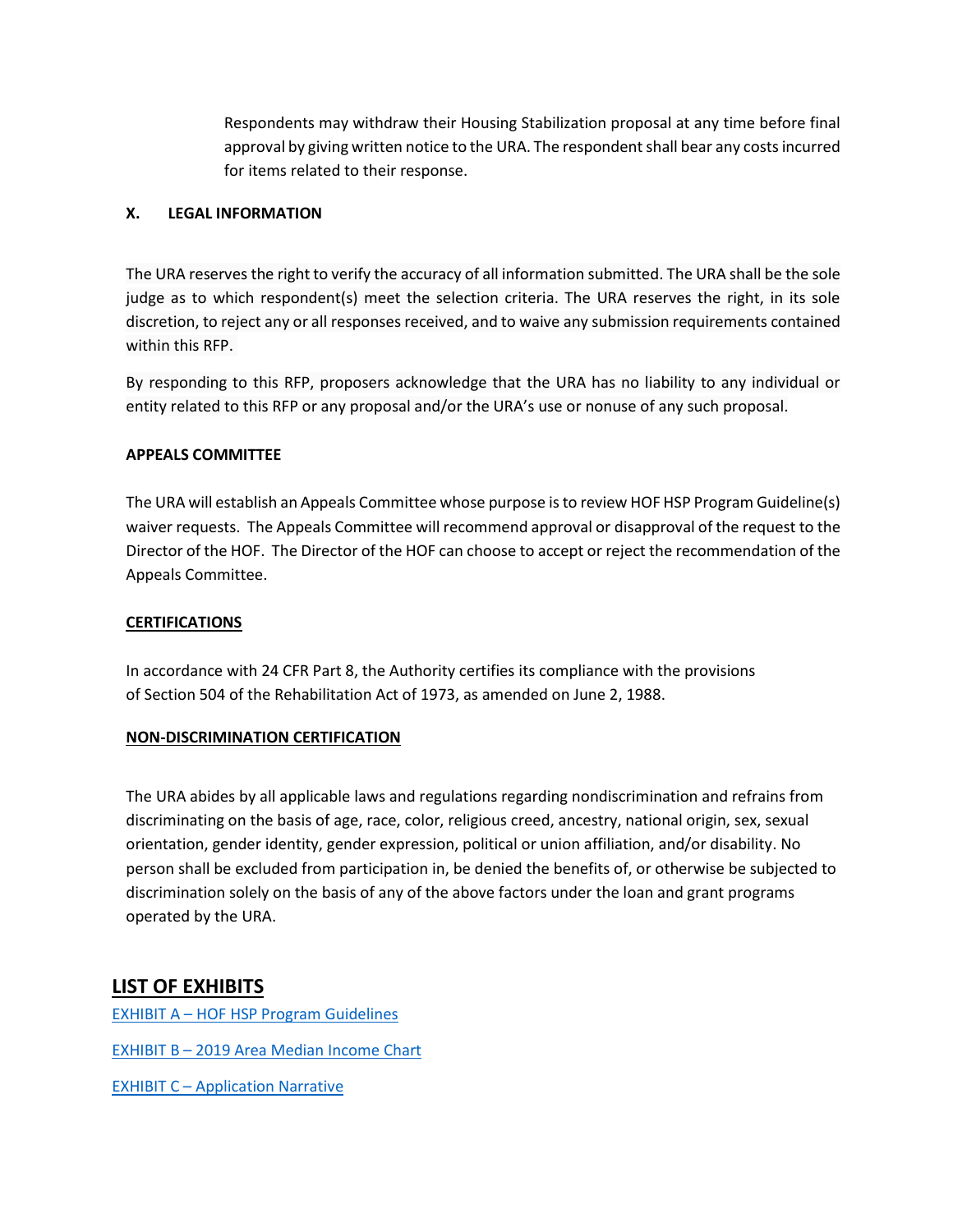EXHIBIT D – [Attachments Checklist](https://www.ura.org/media/W1siZiIsIjIwMTkvMDEvMTgveDhlaGZrYmsyX0V4aGliaXRfRF9BdHRhY2htZW50c19DaGVja2xpc3QucGRmIl1d/Exhibit%20D%20-%20Attachments%20Checklist.pdf)

EXHIBIT E – [HOF HSP Proposal Scoring](https://www.ura.org/media/W1siZiIsIjIwMjAvMDEvMjMvM2ExZTdzMWN6NF9FeGhpYml0X0VfSFNQX0Nvb3JkaW5hdGVkX0VudHJ5X1Njb3JpbmdfQ3JpdGVyaWEueGxzeCJdXQ/Exhibit%20E%20-%20HSP%20Coordinated%20Entry%20Scoring%20Criteria.xlsx) Criteria

# **Addendum A**

# **Instructions for Registering on Public Purchase**

Effective March 1, 2018

The Urban Redevelopment Authority of Pittsburgh (URA) is now using Public Purchase, a webbased eProcurement service, for the automatic notification and transmittal of bid solicitations and notification of proposal opportunities at no charge to vendors. Parties interested in bidding or submitting proposals on URA opportunities must register with Public Purchase.

Registration is a two-step process that requires initial registration with the Public Purchase webbased eProcurement service, followed by registration with the URA. If you are already registered with Public Purchase, proceed directly to step 2.

## **1. Register with Public Purchase:**

Use the link below to begin the registration process. It can take up to 24 hours for your account to become active. You will receive an email from [notices@publicpurchase.com](mailto:notices@publicpurchase.com) letting you know that your account has been activated. Be sure to add this email address to your contacts to avoid bid/proposal notification emails from going into your junk mail folder.

<https://www.publicpurchase.com/gems/register/vendor/register>

# **2. Register with the URA:**

A. Once you have received your activation email from Public Purchase log in to [www.publicpurchase.com](http://www.publicpurchase.com/) and accept the terms and conditions of use.

- B. Click on the "Tools" tab, followed by the "Agencies" tab.
- C. This will take you to "Search for Agencies."
	- In the box for "Agency Name," type in "Urban Redevelopment."
	- Leave the "New Agencies Since" box blank.
	- Make sure "Registration Status" reads "All."
	- Click on "Search" to bring up "Urban Redevelopment."
	- To the far right, you will see "View" and "Register."
	- Click on the "Register" link to complete your vendor registration with the URA.